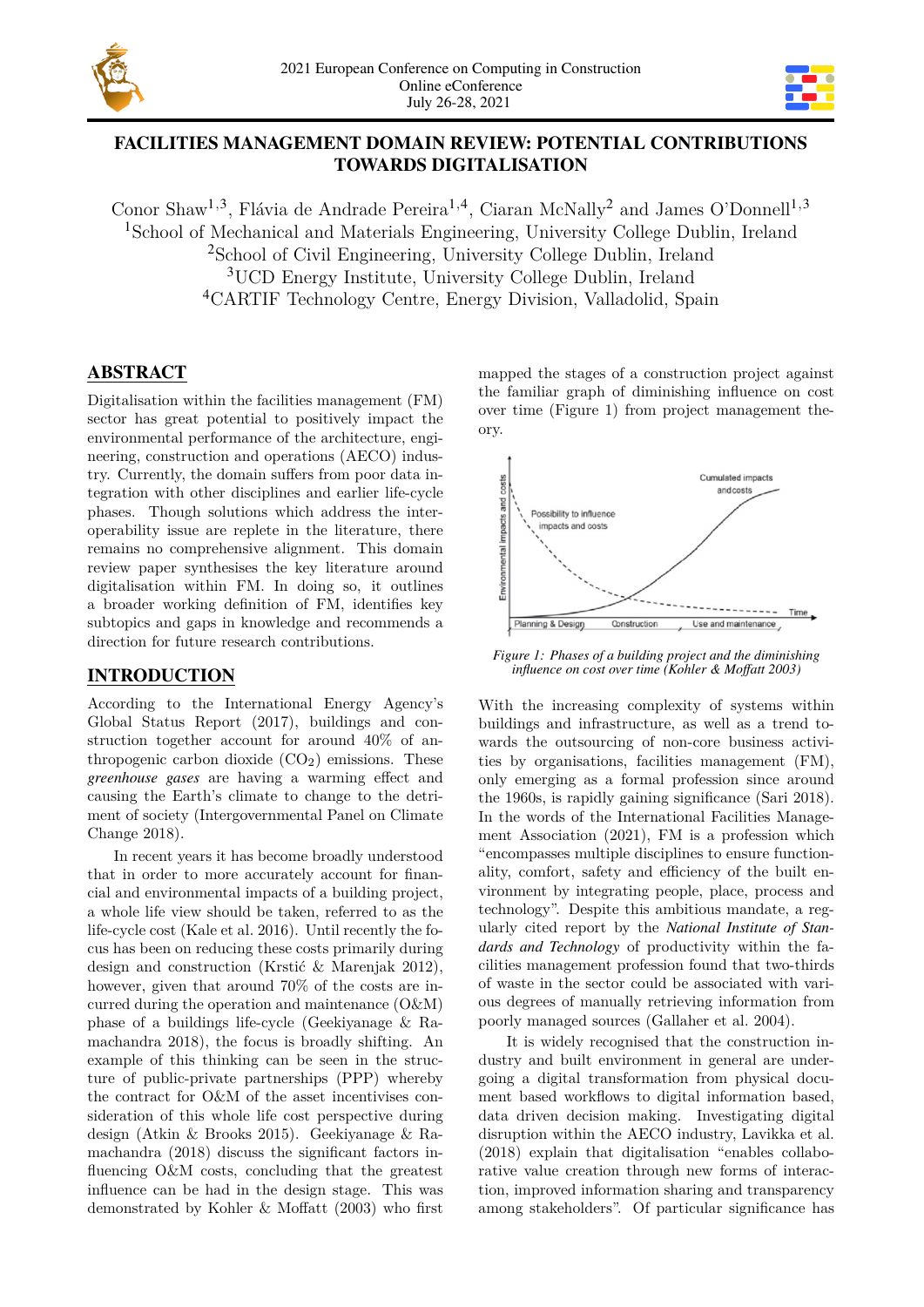been the development of building information modelling (BIM) technology and processes which enable the digital, object-oriented modelling of construction activities and products (Sacks et al. 2018). These digital prototypes may be analysed in various ways to more effectively communicate design intent and resolve interdisciplinary conflicts; the process of clash detection, for example, having been shown to reduce errors during construction (Wong et al. 2018, Love et al. 2011). However, Edirisinghe et al. (2017) explain that although BIM is now widely adopted during the design and construction phases, uptake has been limited among professionals involved in operating and maintaining (O&M) built assets, with, according to Gnanarednam & Jayasena (2013), computer aided facilities management (CAFM) processes still based largely on conventional information technology (IT) methods such as tabulated data and 2D drawings.

Given the importance of a whole-life focus, as discussed above, it appears that considerable value may be gained by improving and expanding digitalisation efforts during this later life-cycle phase. Indeed much attention can be seen in this direction over the past decade, both academia and industry showing increasing interest, as reflected in the work of Matarneh et al. (2019) which reports significant growth in the number of publications featuring both the keywords "BIM" and "FM" in their abstract (Figure 2).



*Figure 2: BIM for FM articles published over the last decade (Matarneh et al. 2019)*

Unsurprisingly, given the global focus on environmental sustainability in recent years, the greatest concentration of BIM for FM research focuses on *energy management*, while *information exchange* is seen as the greatest challenge to the sector (Gao & Pishdad-Bozorgi 2019). This is because FM services rely largely on information inherited from other disciplines further back along the project life-cycle as well as operational data collected during use.

Many bespoke, standalone and proprietary solutions have been proposed and developed which partially solve these information gaps, however, due in large part to the fragmented nature of the industry as well as the loose definition of the FM domain, there remains a lack of consensus among academics and practitioners concerning the best approach for successful and practical information exchange between BIM and FM systems (Matarneh et al. 2019).

So far we have identified digitalisation as being a key enabler of efficiency within the FM domain, while BIM may provide a centralised repository of multidisciplinary data for use by project stakeholders. Despite this, and according to the authors discussed, data interoperability remains a significant challenge in the effective digitalisation of FM services.

Within this context, this paper aims to firstly outline a working definition and scope for the facilities management domain within which we may orientate the work and identify key related topics and literature. The paper will then synthesise this body of literature, identifying gaps in knowledge as well as promising developments which address domain challenges. Finally, potential contributions will be proposed in the context of a future research project where, ultimately, we wish to facilitate greater environmental efficiency, and to do so for as wide a group as possible within the broad spectrum of those operating and maintaining built assets.

### **DOMAIN DEFINITION AND SCOPE**

### **The emergence of FM as a formal profession**

According to Atkin & Brooks (2015) the origins of FM can be traced to the American railroad companies sometime in the 1800s, where the evolving utility began to be thought of rather as a *facility* than as its comprised buildings and tracks, though it is not until the middle of the last century we see the term actually used. Broadly it can be seen as a development of the role of building maintenance management, though importantly has evolved to encompass the "*softer* side of an organization's support services" (Atkin & Brooks 2015). Today, the industry is growing rapidly with an increasing trend towards outsourcing of non-core activities (McKinsey & Company 2019), particularly with the aforementioned lifecycle view taking precedence and a redoubling of focus on energy efficiency, reflecting perhaps growing acceptance of climate science (Pew Research Center 2019).

This formalisation has led to the establishments of professional institutions around the world as well as international standards for the FM domain including ISO 41001:2018 (Facility Management - Management systems) and the ISO 19650 series (the recent *Part 3: Operational phase of the asset* geared specifically towards FM practitioners). Among other benefits, international standardisation reduces the need for customisation between projects and societies by serving as a common language which defines standardised requirements and can streamline data exchange (Gao & Pishdad-Bozorgi 2019). However, despite the establishment of certain conventions by ISO and others,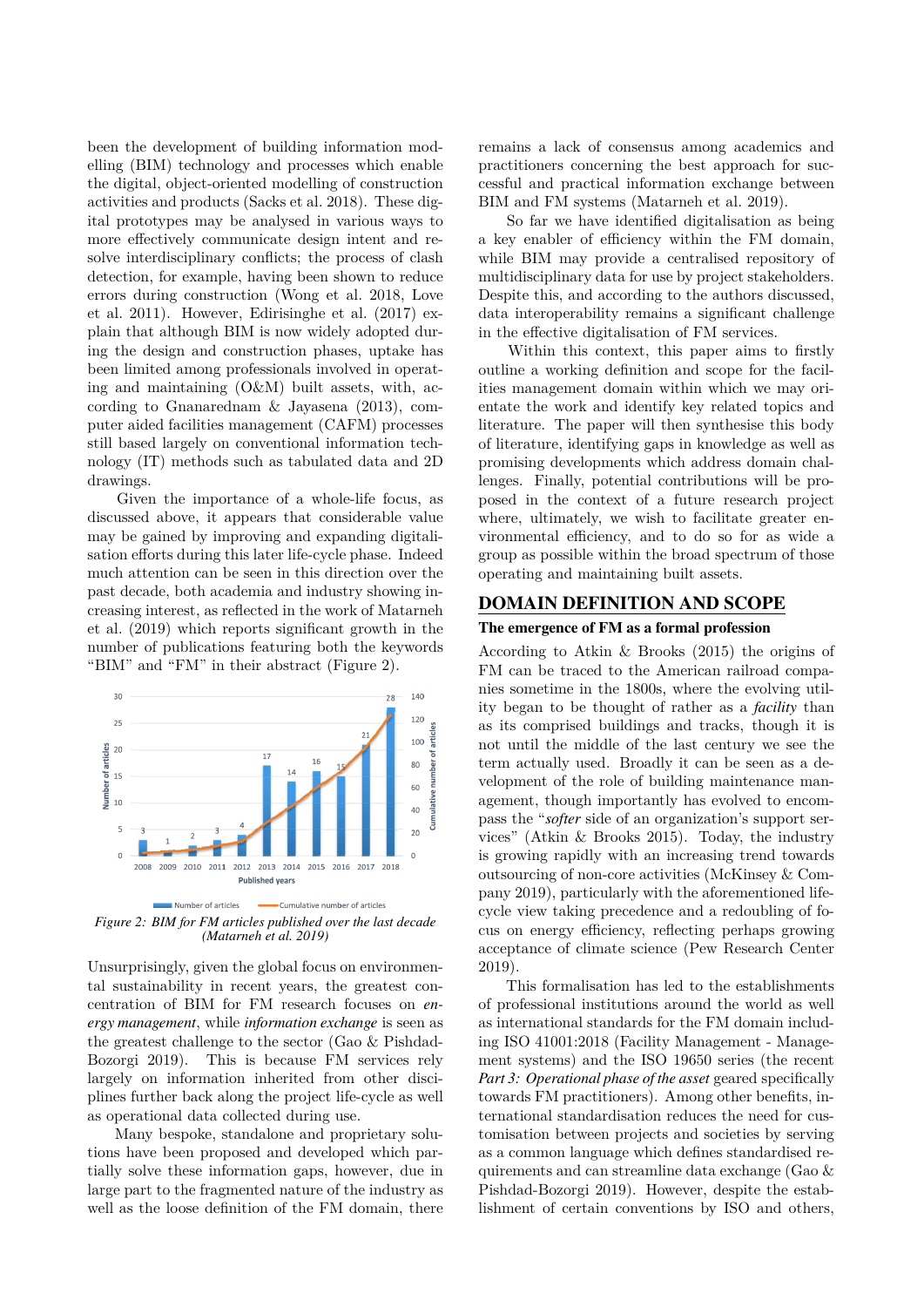the definition of effective exchange requirements remains incomplete, as will be discussed throughout.

#### **Defining a working definition of FM**

Reflecting the broad scope and case specificity of the evolving domain, varying definitions are provided in the literature, the subject itself having become the focus of multiple academic studies including the work of Tay & Ooi (2001) and Nor & Azman (2014). The International Organization for Standardization (*41011:2017 FM - Vocabulary*) defines facilities management as an "organizational function which integrates people, place and process within the built environment with the purpose of improving the quality of life of people and the productivity of the core business". The International Facilities Management Association (2021) provide a similar definition adding that such organisations, by nature, are composed of multiple disciplines. In the words of Nor & Azman (2014) "it remains a contentious issue and definitions depend on the local culture, organization's interest and people's personal interest".

With this in mind, and with general consensus at least in principle, the definition which best encompasses the objectives of this review is provided by Barrett & Baldry (2003) who define FM as "an integrated approach to operating, maintaining, improving and adapting the buildings and infrastructure of an organization in order to create an environment that strongly supports the primary objectives of that organization". The reason for selecting this definition being that it abstracts away from the majority of interpretations which put a focus on FM services supporting the core-*business* of organisations, allowing us to take a broader view to include non-commercial or informal O&M activities.

#### **The diversity of FM services**

As we've seen in the divergence of opinions in defining the domain, the diversity of activities which may be encompassed by an FM service is extensive. The following non-exhaustive list, adapted from Gao & Pishdad-Bozorgi (2019), provides a general picture of the range of activities for which FM may be responsible within an organisation.

- maintenance, repair and renovation
- energy management / energy planning
- security
- health and safety / fire safety
- cleaning and waste management
- IT management
- catering
- outsourcing / supply chain management

Ultimately it is case specific and, as stated above, will include activities which support the objectives of that organisation; but this diversity of competences offers an indication of the reason standardisation poses such a challenge particularly within this domain.

#### **Data requirements for managing a built asset**

FM data may include anything from building plans, to time-series sensor data, or from archival energy metre readings to occupancy information for fire safety. As in the case of possible FM activities, the list is theoretically endless. Something that can be comprehensively agreed by academics and practitioners is that effective O&M is reliant on well organised, good quality and validated data. Furthermore, as discussed previously, a significant proportion of this information is inherited from other disciplines, from earlier phases of the project life-cycle, and often with little or no consultation on the part of the end user.

From an industry practitioners' perspective 85% of FM teams surveyed in a study by Liu & Issa (2013) considered the information they had received from earlier phases to be inadequate for effective O&M. A number of strategies have emerged which address this issue of providing useful FM data. The Construction Operations Building information exchange (COBie) standard, developed in recent years, has been widely lauded as the solution. It organises asset information data, collected throughout design and construction, into standardised tabular form to be conveyed to CAFM systems. Yet according to Pärn et al. (2017) "whilst some academics expound the virtues of CO-Bie, anecdotal evidence suggests that this *one shoe fits all* approach is not well received by practitioners – indeed, the general consensus appears to suggest that there is little value in collecting data for the sake of such". Rogage & Greenwood (2020) suggest an alternative to bypass COBie, however maintaining consistency with the data, though technical in nature, is found to be significantly undermined by variation in practitioner approach, as well as human error.

Another challenge during O&M is the integration of disparate data types from mechanical, electrical and plumbing systems, again, the FM team often familiarising with the situation post occupancy. The development of building automation system (BAS) protocols which integrate smart devices, establishing an internet of things (IoT) with BIM as a data repository, is another area receiving much attention in the literature as reflected in the domain review by Tang et al. (2019).

### **RESEARCH OUTLOOK**

This section examines firstly the landscape of the state of the art in digitalisation within the FM domain. It focuses particularly on domain reviews, summarising areas which are receiving much academic attention and identifying others which are covered less thoroughly. It then focuses on particular challenges faced by current researchers and describes promising developments within these areas in the interest of identifying gaps in knowledge and opportunities for future contributions.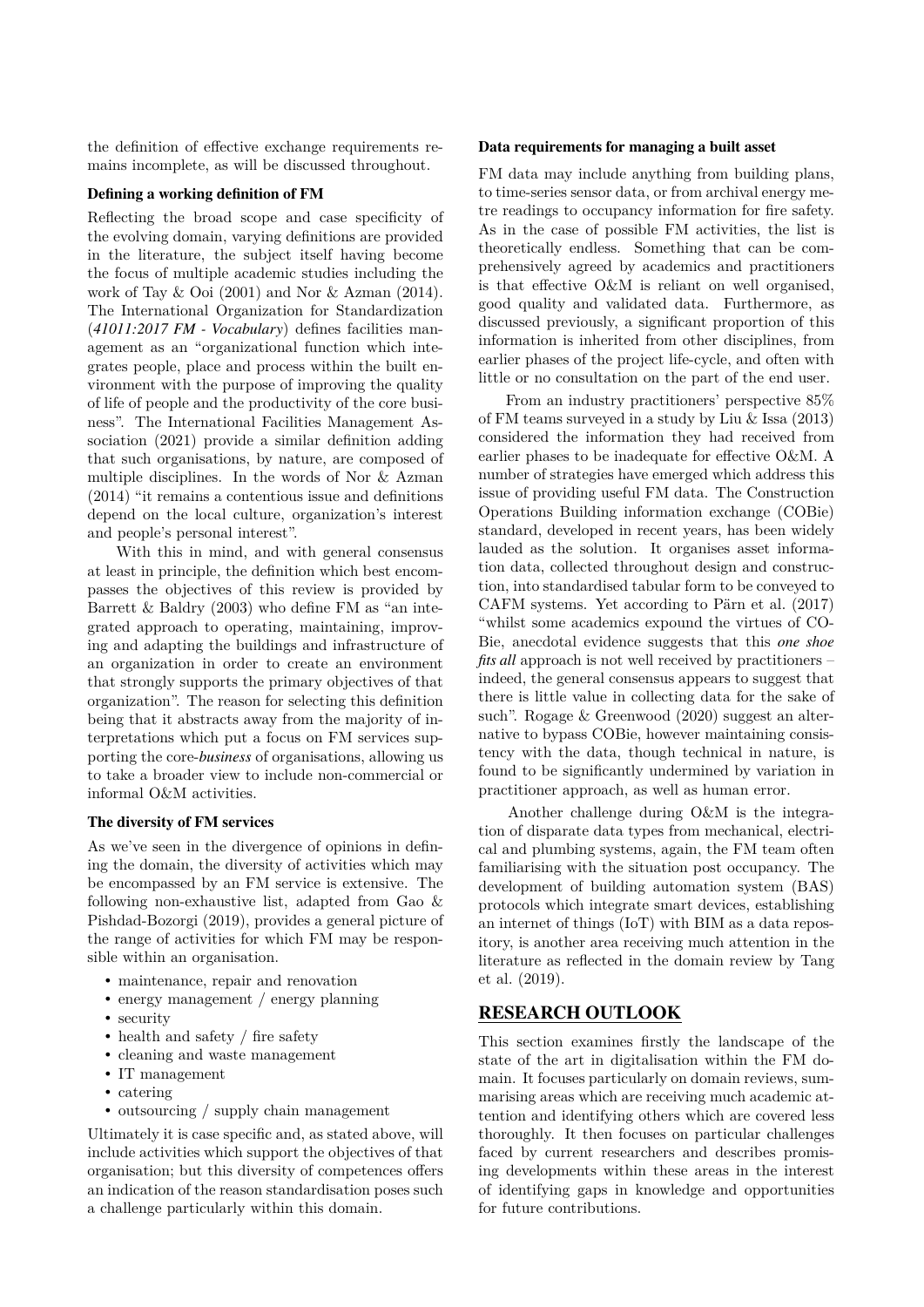#### **Current research landscape**

In their analysis of AECO publications based on a parametric search of the keywords "BIM" and "FM", Yalcinkaya & Singh (2014) identify the generic term "information exchange" as the single greatest common topic of interest. This assertion is more recently confirmed by Matarneh et al. (2019) using a similar *keyword clustering* approach, resulting in the synonymous "information management" which in their study included "information exchange" in the grouping process. More specifically, Gao & Pishdad-Bozorgi (2019) identify the *nature* of said "information" which is of greatest interest among researchers as that relating to "energy management".

This finding aligns with recent proliferation in use of the term "Digital Twin", a topic which has become perhaps the most significant buzzword in academic and popular literature since "BIM" itself around a decade ago (and leading to similar contention as debate continues over an absolute definition). Regularly misappropriated as being synonymous with "3D building models" (Sacks et al. 2020), a key characteristic agreed by authorities on the subject is that a Digital Twin must incorporate a live stream of data between the physical and digital representation of the asset (Rosen et al. 2015).

A domain review by Fuller et al. (2020) attests to the upsurge in interest from academia and industry alike in recent years. Receiving attention from almost all sectors of the built environment, the topic has become an important area of focus, particularly for the FM domain, the utilisation of the technology being restricted to the O&M phase (Khajavi et al. 2019). With this primary focus on information and data flow there is a growing trend towards the exploration and application of traditionally computer science related topics as the domain strives to bridge the digital divide between itself and the cyber and physical worlds of other actors.

The authors are in agreement on the prevalence of "maintenance and repair" generally as a topic within the FM literature, however cited sources diverge significantly in reporting on research around "health and safety management", Gao & Pishdad-Bozorgi (2019) reporting growing interest while Matarneh et al. (2019) communicate stagnation on the topic. The following is a non-exhaustive list of other areas of note within the FM research, for which interest remains limited. These include:

- standardisation and domain definition;
- engagement of FM in early design;
- security and emergency management;
- education and training of FM professionals; and
- renovation and retrofit.

Having previously identified the growing focus on energy efficiency, and given that our existing building stock performs so poorly in this regard leading to widespread policy moves towards extensive deep retrofit (UN Environment and International Energy Agency 2017) it would seem counter-intuitive that the topic of renovation should receive such limited attention, however it is not wholly unexpected. A similar phenomenon may be observed throughout the AECO literature more broadly, Volk et al. (2014) illustrating the rationale for research to focus on "recently completed buildings with a BIM at hand rather than on existing buildings without a BIM".

There are however, two areas within the literature where retrofit features as a subtopic. Firstly, and almost in direct response to the trend described above, with regard to *data capture*. Research in this direction tends to focus on investigating the benefits and limitations of using different techniques to develop as-built geometrical models (Matarneh et al. 2019) as opposed to expounding fundamentally on the renovation topic itself. Secondly, in connection with work around *energy performance and simulation*, often in comparing retrofit alternatives. Given the above, it would appear there is a growing need for research in this area, particularly with regard to the role of FM, who are tasked with operating buildings in an energy efficient manner. However, there exists a clear disincentive to embark on the complex topic as a researcher, that is the inherent absence of available models describing the existing situation.

#### **Challenge in defining and standardising the domain**

As discussed previously, the industry has yet to arrive at an agreed definition of the FM domain. We have also seen the diversity in activities and resulting information requirement which may fall within the FM remit. And though various international and industry standards have been established to guide aspects of the domain, Pärn et al. (2017) providing a useful timeline of BIM-FM standardisation (predates the ISO 19650 series), the organisation specificity and diversity within the field makes an all-encompassing, yet not over-general, standard challenging (Gao & Pishdad-Bozorgi 2019). Yalcinkaya & Singh (2014) suggest that a more appropriate focus may be to develop an understanding of the unique dynamics of organisations. They suggest an *Agile* approach to technology adoption on an *as-required* basis, rather than fitting organisational FM processes to an ever changing technology landscape which would result in a "continuous effort of adaptation".

What *has* been well defined recently in international standards is guidance on the contractual organisation of project teams, including FM teams, in the ISO 19650 series. The set of documents establishes roles to be used in procurement contracts such as: "appointing party" (meaning the employer), "appointed parties" (meaning contractors) as well as defining terms such as "project information model" (PIM) and "asset information model" (AIM) and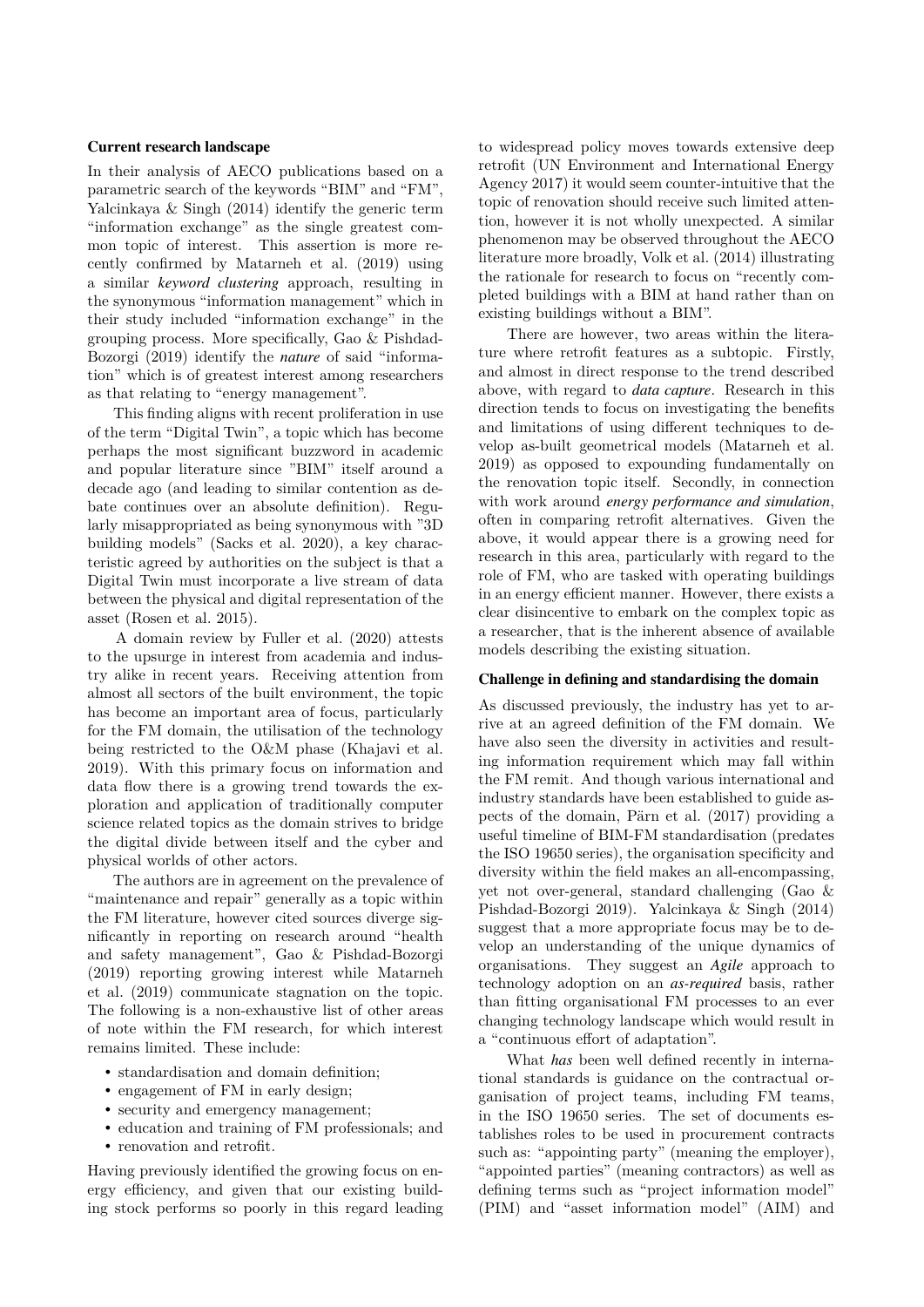specifying at which stage of a project each is to be used. Consensus on such definitions is helpful in areas such as: establishing claims to intellectual property, enabling access to *common data environments* and clarifying legal obligations and organisational hierarchies (UK BIM Alliance 2020).

Furthermore, the ISO 19650 series establishes a requirement for delivering project information in the open data format Industry Foundation Class (IFC). This standard (as defined in ISO 16739), developed by BuildingSMART International along with a wide consortium of industry, academic and intergovernmental stakeholders, aims to ensure the sustainability and transparency of built environment information by ensuring delivery in a non-proprietary, commercially neutral format (buildingSMART 2020). Although this does much for facilitating equity in participation and simplifying contract deliverables, steady bidirectional exchange is not consistent between software packages. According to Huahui & Deng (2018) this derives from "differences in domain knowledge" and is because "software tools have diverse methods to represent the same geometry, properties and relations", the cause due to erroneous semantic interpretations. This is a challenge which is increasingly being approached using computer science based methodologies.

#### **Challenge in data acquisition and interoperability**

Sacks et al. (2018) explain that construction projects require intense collaboration between large groups of independent stakeholders, each generating information about the product and the process, typically using different digital tools with multiple data formats which are generally incompatible. Both the industry and academic literature are replete with solutions which address this interoperability challenge from various angles, but as Dimyadi et al. (2016) explain, "none has yet evolved into a practical solution". One reason that endeavours up to now have been unsuccessful, they suggest, is that "they have all been isolated attempts which lack any form of industrywide standardisation", leading the authors to focus on the use of the open format IFC, as discussed above. Their proposed solution, however, follows a relatively recent trend in this area of development towards computer science based methodologies, namely cloud enabled Semantic Web technologies. These are identified by Santos et al. (2017) in their extensive BIM domain review, as both an emerging topic and as having significant potential, due to their suitability to decentralised contexts.

Niknam & Karshenas (2017) explain that "the Semantic Web is designed to solve the information integration problem by creating a web of structured and connected data that can be processed by machines. It allows for combining information from different sources with different underlying schemas distributed over the Internet". In other words, information is stored *once* only, where it is generated, and access is provided via a unique web address, or *uniform resource identifiers* (URI). In addressing the interoperability challenge Pauwels et al. (2017) illustrate that "with the Semantic Web and Linked Data efforts [...] the building domain has the opportunity to address these needs using established technologies", highlighting a crucial aspect of any general approach, making use of available technology to enable the widest possible adoption.

However, as authorities on the subject with their seminal review *Semantic Web Technologies in AEC industry: A Literature Overview*, Pauwels, Zhang & Lee (2017) also recognise that there is yet to be a single solution proposed which fully solves the challenge, recommending that the *Information Delivery Manual* (IDM) and *Model View Definition* (MVD) methodologies of BuildingSMART are, at present, most fit for purpose. However, the authors conclude that Semantic Web technologies could be effectively employed for defining and sharing IDM and MVD exchange requirements between stakeholders, an approach demonstrated by Lee et al. (2016). According to key authors in this field, the main barriers impeding wider utilisation of Semantic Web technologies include: the need for optimisation of data formats (given the inherent and unwieldy amounts of data involved in construction projects) as well as maintaining URI links over time (Pauwels, Krijnen, Terkaj & Beetz 2017, Pauwels, Zhang & Lee 2017, Krijnen & Beetz 2020).

We have seen that web-based strategies are being explored as a promising approach to connect disparate data, a significant feature of digital FM whereby the trajectory is towards a live link of physical information to a digital data pool, or *Digital Twin*, utilising advances in IoT technology. However, while technical solutions are being scrutinised in the literature, there exist fundamental and systemic issues within the industry which pose a challenge of perhaps equal significance for digitalisation within the FM domain. That challenge is the point in time at which FM teams become involved in the construction process.

#### **Challenge to enable early FM involvement in projects**

According to McAuley & Lefebvre (2019) in their work on *early contractor involvement* in construction projects, given that Integrated Project Delivery (IPD) and other collaborative forms of contractual arrangement are most conducive to bringing about the benefits of the BIM methodology, stakeholders are unlikely to realise the true advantages by holding to traditional methods of lowest bid procurement strategies. But still, despite ample precedence in the US, the UK, Finland and Australia, in most parts of the world such collaborative contract types are not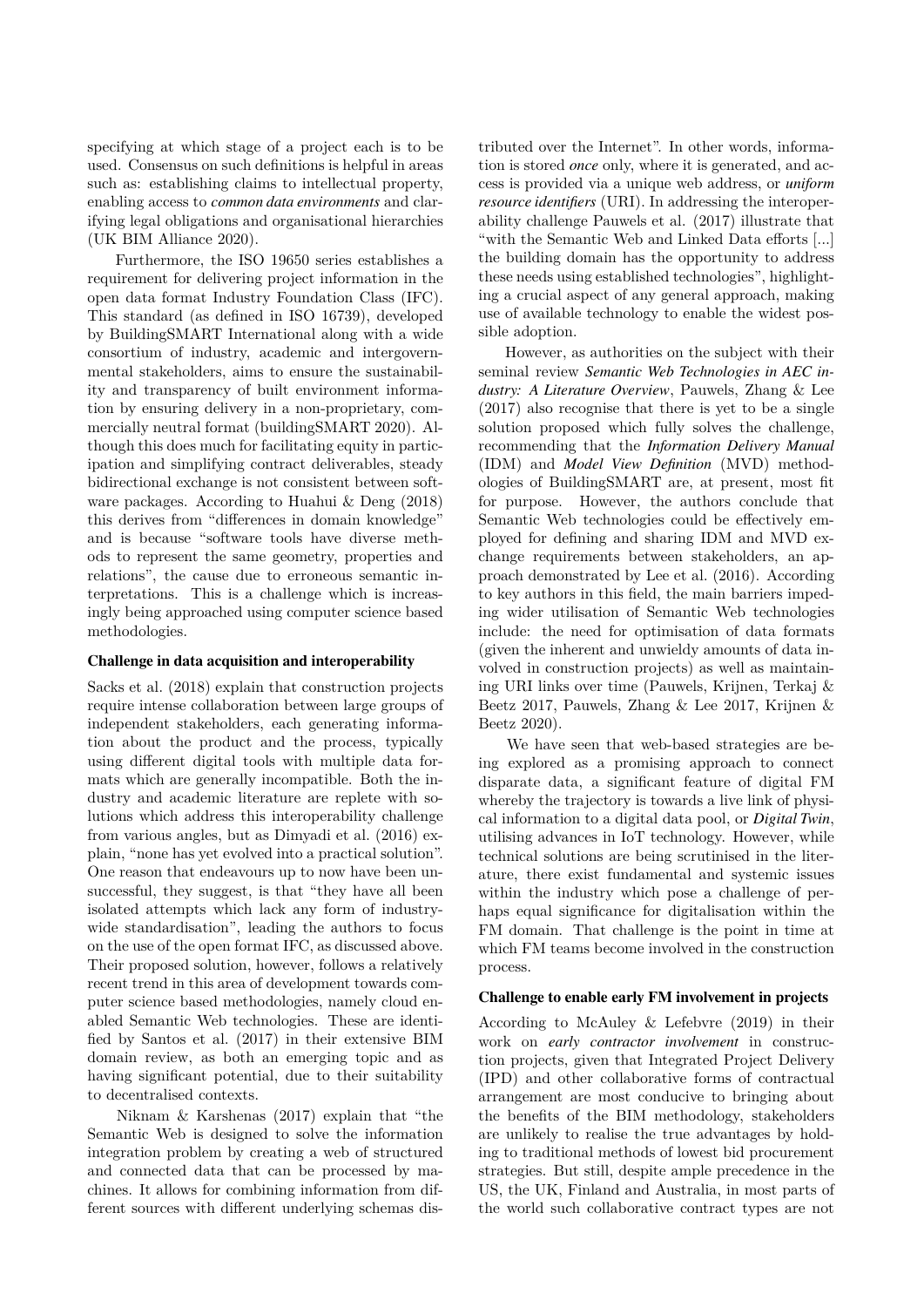the cultural or contractual norm. In a related work, McAuley (2016) demonstrates the potential benefits of early FM involvement in public works projects. The author prescribes the use of such aforementioned collaborative contract types and determines the development of conditions which enable early FM involvement, as being fundamental to ensuring efficiently operating public sector buildings in the future. Liu & R.A. Issa  $(2014)$  found, in their study from the FM perspective, that during the design phase, participants in a BIM project tended to focus predominantly on clash detection and ignore future maintenance issues. Pärn et al. (2017) agree, urging that considerations of actual operational issues should not be limited to the post occupancy phase. They propose a holistic "knowledge based feedback loop" and involvement of FM teams during the early stages of design, throughout construction and to commissioning.

It appears to be a widely held view among authors in the domain that a significant barrier to effective digital O&M is the delayed inclusion of FM professionals within the design and construction process. Furthermore, utilising emerging collaborative contract types such as IPD may facilitate this new paradigm, precedence for which is currently available in a number of countries. According to the authors, such arrangements provide optimal conditions to realise the benefits of the BIM methodology and so it would appear that, though the technical challenges are considerable, contractual and social obstacles play perhaps an equally important role.

## **DISCUSSION OF CONTRIBUTION**

It is clear that agreement on an absolute and allencompassing definition of the FM discipline poses a perhaps unattainable (or even misguided) challenge. Nevertheless, further work in decomposing the domain will facilitate the development of more clearly defined data exchange requirements, assisting in the advance towards seamless interoperabilty which is the key obstacle to progressing digitalisation. In the absence of viable top-down technocratic standardisation, the emergence of which until now has been gradual, promising developments in interoperability are currently emerging from the discipline of computer science, namely Semantic Web technologies.

Though authors in this field acknowledge that the solution is incomplete, they recommend that research in this direction will be worth the effort as it promises a common, practical approach using existing technology (Pauwels et al. 2017). Farghaly et al. (2018) provide a detailed approach for developing a taxonomy of O&M exchange requirements while Lee et al. (2016) offer a similar ontological approach to a related problem. By adapting these methodologies, significant benefits for further understanding the FM domain are likely, Pauwels, Zhang & Lee (2017) explaining that "the main contribution of building an ontology is an improved understanding of the actual domain of discourse". The potential for Semantic Web methodologies to address the interdisciplinary data exchange issue is considerable whereby we consider an ability to link and *comprehend* heterogeneous information garnered from various perspectives. This may result in new knowledge or understanding by means of logical reasoning, drawing from domain-specific data types which may be otherwise incompatible.

A particular definition of the FM domain was selected at the outset of this paper for the purpose of encapsulating a broad scope of stakeholders. Rather than limiting the scope of facilities management activities solely to a commercial context, it is the intention that future contributions towards a digitised semantic knowledge for the domain enable a wider societal participation. Whether formally or informally carrying out FM related activities, those who reduce the negative impacts of operating and maintaining buildings, do so to the benefit of the wider built and natural environment, and thus, should have the means to avail of, or contribute to, this proposed collection of knowledge.

# **CONCLUSIONS**

Through the synthesis of domain reviews, various under-researched FM activities have been identified, including *renovation*. Due to increasing environmental concerns globally, improving the thermal performance of our aging building stock through energy retrofit poses great potential for carbon emissions reduction and FMs, as the operators of buildings, can play a significant role here. Early FM involvement in construction projects, enabled by already existing collaborative contract forms such as IPD, is identified in the literature as being essential to realising the benefits of the BIM methodology, as it is during this earliest stage when the greatest influence may be had on the later operation of the asset. Such conditions require addressing both the contractual as well as technical challenges.

Despite growing digital capabilities among practitioners, interoperability across disciplinary software remains the greatest technical barrier to exploiting the proven efficiency resulting from digitalisation. Semantic Web technologies are an emerging approach to address this issue. Currently no one solution is agreed, but as top-down technocratic standardisation remains gradual, the approach is gaining interest among researchers in the field as one that is practical and makes use of currently available technology. Developing a semantic taxonomy, based on a specific use case within FM as a consensus process, is a direction for future work towards a common FM ontology.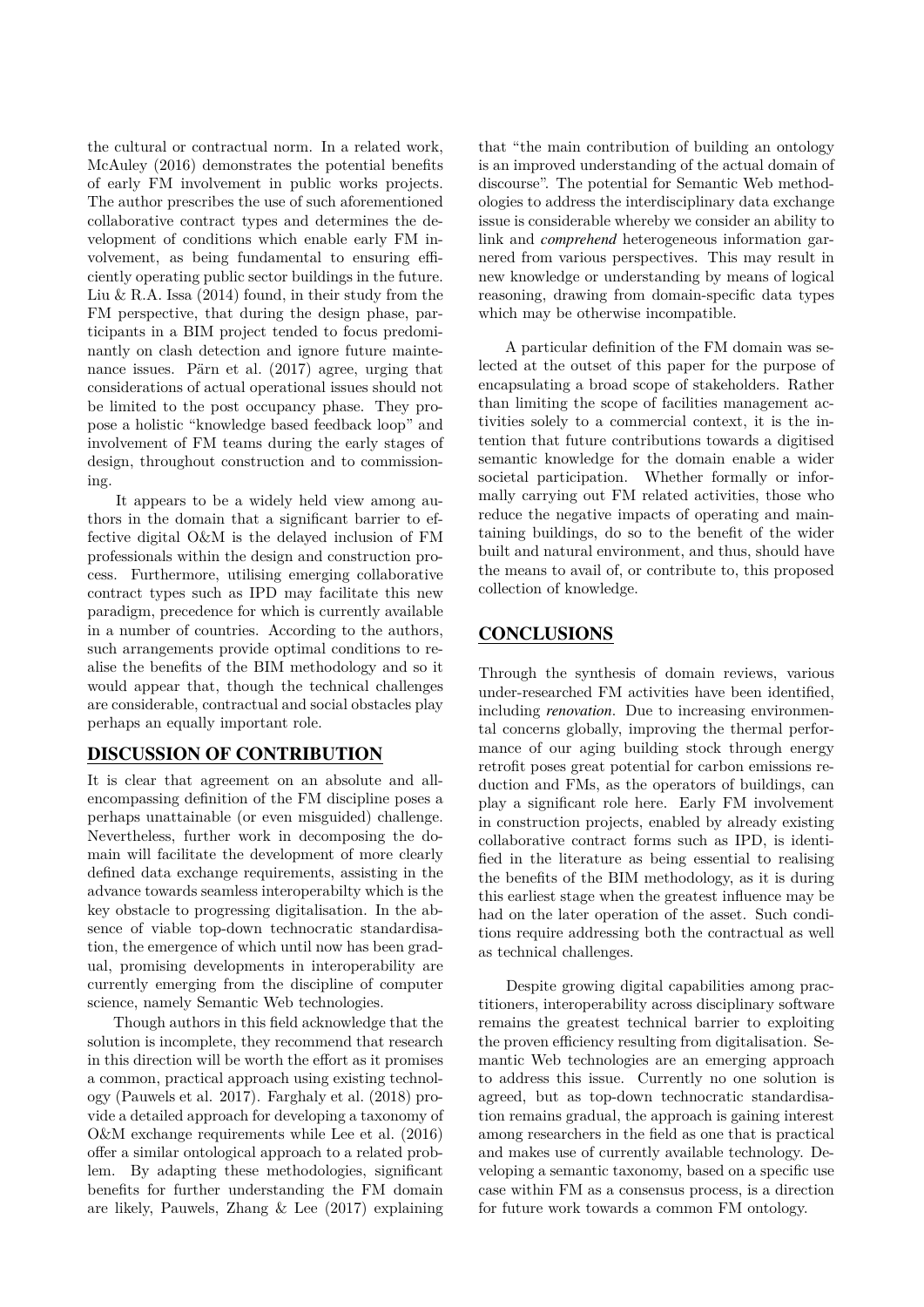## **ACKNOWLEDGEMENTS**

This work was supported by the CBIM-ETN funded by the European Union's Horizon 2020 research and innovation programme under the Marie Skłodowska-Curie grant agreement No 860555.

## **REFERENCES**

- Atkin, B. & Brooks, A. (2015), Total Facility Management, John Wiley & Sons, Chichester.
- Barrett, P. & Baldry, D. (2003), Facilities Management: Towards Best Practice, 2nd edition.
- buildingSMART (2020), buildingSMART Technical Roadmap, Technical report.
- Dimyadi, J., Pauwels, P. & Amor, R. (2016), 'Modelling and Accessing Regulatory Knowledge for Computer-Assisted Compliance Audit', p. 20.
- Edirisinghe, R., London, K., Kalutara, P. & Aranda-Mena, G. (2017), 'Building information modelling for facility management: Are we there yet?', Engineering, Construction and Architectural Management **24**, 00–00.
- Farghaly, K., Abanda, F. H., Vidalakis, C. & Wood, G. (2018), 'Taxonomy for BIM and Asset Management Semantic Interoperability', Journal of Management in Engineering **34**(4), 04018012. Publisher: American Society of Civil Engineers.
- Fuller, A., Fan, Z., Day, C. & Barlow, C. (2020), 'Digital Twin: Enabling Technologies, Challenges and Open Research', IEEE Access **8**, 108952–108971. Conference Name: IEEE Access.
- Gallaher, M. P., O'Connor, A. C., Dettbarn, Jr., J. L. & Gilday, L. T. (2004), Cost Analysis of Inadequate Interoperability in the U.S. Capital Facilities Industry, Technical Report NIST GCR 04-867, National Institute of Standards and Technology.
- Gao, X. & Pishdad-Bozorgi, P. (2019), 'BIM-enabled facilities operation and maintenance: A review', Advanced Engineering Informatics **39**, 227–247.
- Geekiyanage, D. & Ramachandra, T. (2018), 'Significant Factors Influencing Operational and Maintenance (O&M) Costs of Commercial Buildings'.
- Gnanarednam, M. & Jayasena, H. (2013), 'Ability of BIM to satisfy CAFM requirements', Proceedings of the Second World Construction Symposium 2013: Socio-economic Sustainability in Construction 14–15 June, Colombo, Sri Lanka pp. 12–20.
- Huahui, L. & Deng, X. (2018), 'Interoperability analysis of ifc-based data exchange between heterogeneous BIM software', Journal of Civil Engineering and Management **24**, 537–555.
- Intergovernmental Panel on Climate Change (2018), Global warming of 1.5°C, Technical report. OCLC: 1056192590.
- International Facilities Management Association (2021), 'Definition of Facility Management'. https://www.ifma.org/about/what-is-facilitymanagement.
- International Organization for Standardization (2017), 'ISO 41011:2017(en), Facility management — Vocabulary'.
- Kale, N. N., Joshi, D. & Menon, R. (2016), 'Life cycle cost analysis of commercial buildings with energy efficient approach', Perspectives in Science **8**, 452– 454.
- Khajavi, S. H., Motlagh, N. H., Jaribion, A., Werner, L. C. & Holmström, J. (2019), 'Digital Twin: Vision, Benefits, Boundaries, and Creation for Buildings', IEEE Access **7**, 147406–147419. Conference Name: IEEE Access.
- Kohler, N. & Moffatt, S. (2003), 'Life-cycle analysis of the built environment', Industry and Environment **26**, 17–21.
- Krijnen, T. & Beetz, J. (2020), 'An efficient binary storage format for IFC building models using HDF5 hierarchical data format', Automation in Construction **113**, 103134.
- Krstić, H. & Marenjak, S. (2012), 'Analysis of buildings operation and maintenance costs', Građevinar **64**, 293–303.
- Lavikka, R., Kallio, J., Casey, T. & Airaksinen, M. (2018), 'Digital Disruption of the AEC Industry: Technology-oriented Scenarios for Possible Future Development Paths', Construction Management and Economics .
- Lee, Y.-C., Eastman, C. M. & Solihin, W. (2016), 'An ontology-based approach for developing data exchange requirements and model views of building information modeling', Advanced Engineering Informatics **30**(3), 354–367.
- Liu, R. & Issa, R. (2013), Issues in BIM for Facility Management from Industry Practitioners' Perspectives. Pages: 418.
- Liu, R. & R.A. Issa, R. (2014), 'Design for maintenance accessibility using BIM tools', Facilities **32**(3/4), 153–159. Publisher: Emerald Group Publishing Limited.
- Love, P. E. D., Edwards, D. J., Han, S. & Goh, Y. M. (2011), 'Design error reduction: toward the effective utilization of building information modeling', Research in Engineering Design **22**(3), 173–187.